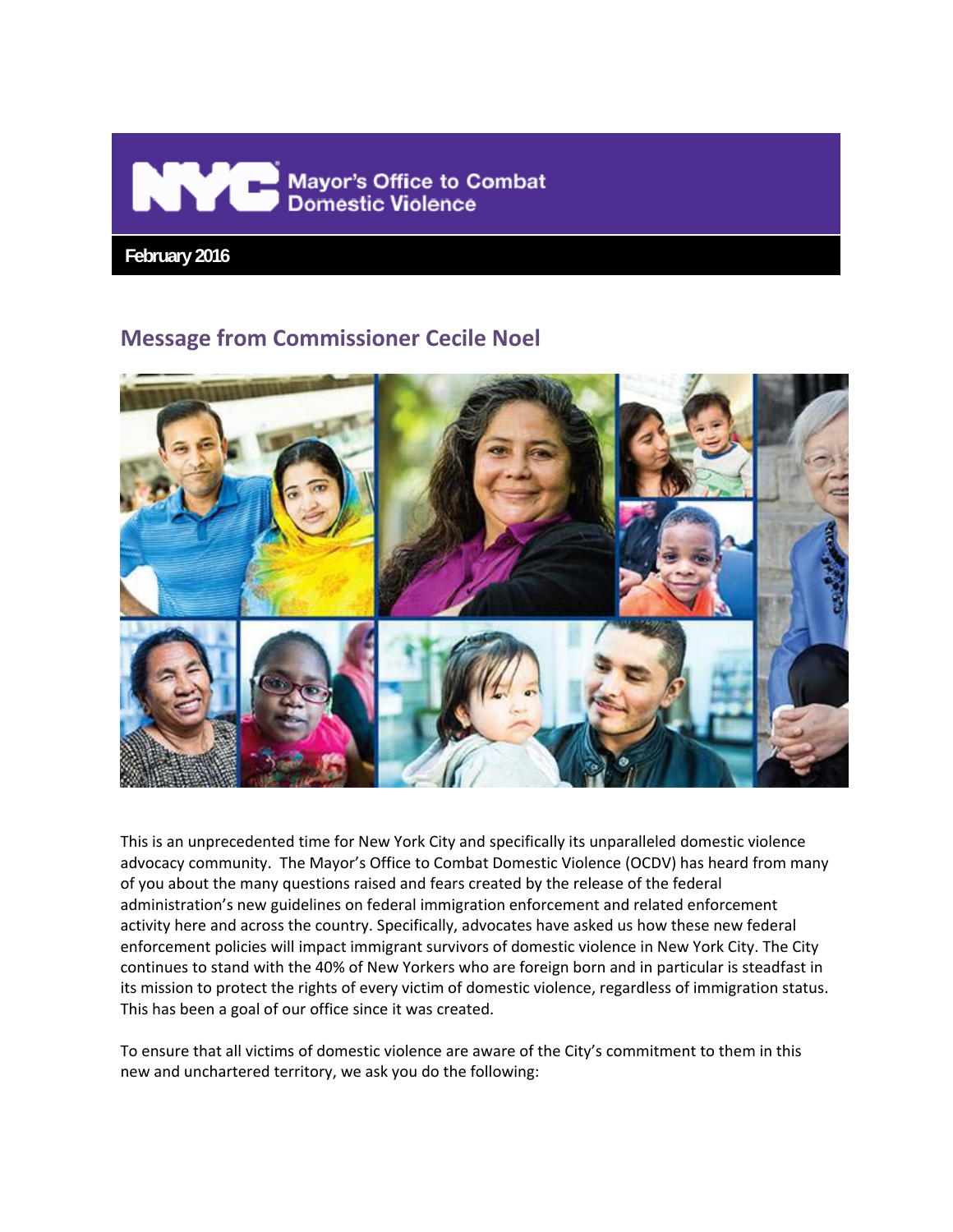### **Know where survivors of domestic violence can access high‐quality immigration legal services.**

Each of the City's Family Justice Centers provides comprehensive immigration legal services on-site. These services are provided by our partner agencies and are free and confidential. Survivors can also access free, safe immigration legal help by calling the ActionNYC hotline at 1-800-354-0365. ActionNYC is a program that offers free and safe immigration legal help from trusted community organizations, in the community and in the languages of the community.

### **Be aware of the City's confidentiality policies with regard to immigration status.**

New York City has a confidentiality policy to protect immigration status and other personal information. If an immigrant does share his or her immigration status, City employees must keep this information confidential and treat it like other confidential information held by the City.

**For those survivors who want to report a domestic violence crime to the NYPD, know that police officers are prohibited from asking about immigration status from crime victims and witnesses.**  Further, the NYPD does not conduct federal immigration enforcement.

**If you or others in your community hear about an immigration enforcement raid, you can report it.** You can contact the Legal Aid Society's hotline at 1-844-955-3425.

### **Remember that all New Yorkers, regardless of immigration status, can continue to access City services.**

Call 311 or visit the Mayor's Office of Immigrant Affairs (MOIA) for more information, and please see MOIA's Resources for New York City Immigrants. Additionally, domestic violence resources in every community are available on the **OCDV** website or by calling the City's 24-hour domestic violence hotline at 1‐800‐621‐4673.

Together, we can continue to protect the rights of all immigrant victims of domestic violence by spreading the word that New York City is a safe city – a City that fully supports the rights of immigrants to safely access supportive social and legal services and live a life free from abuse.

‐ Cecile Noel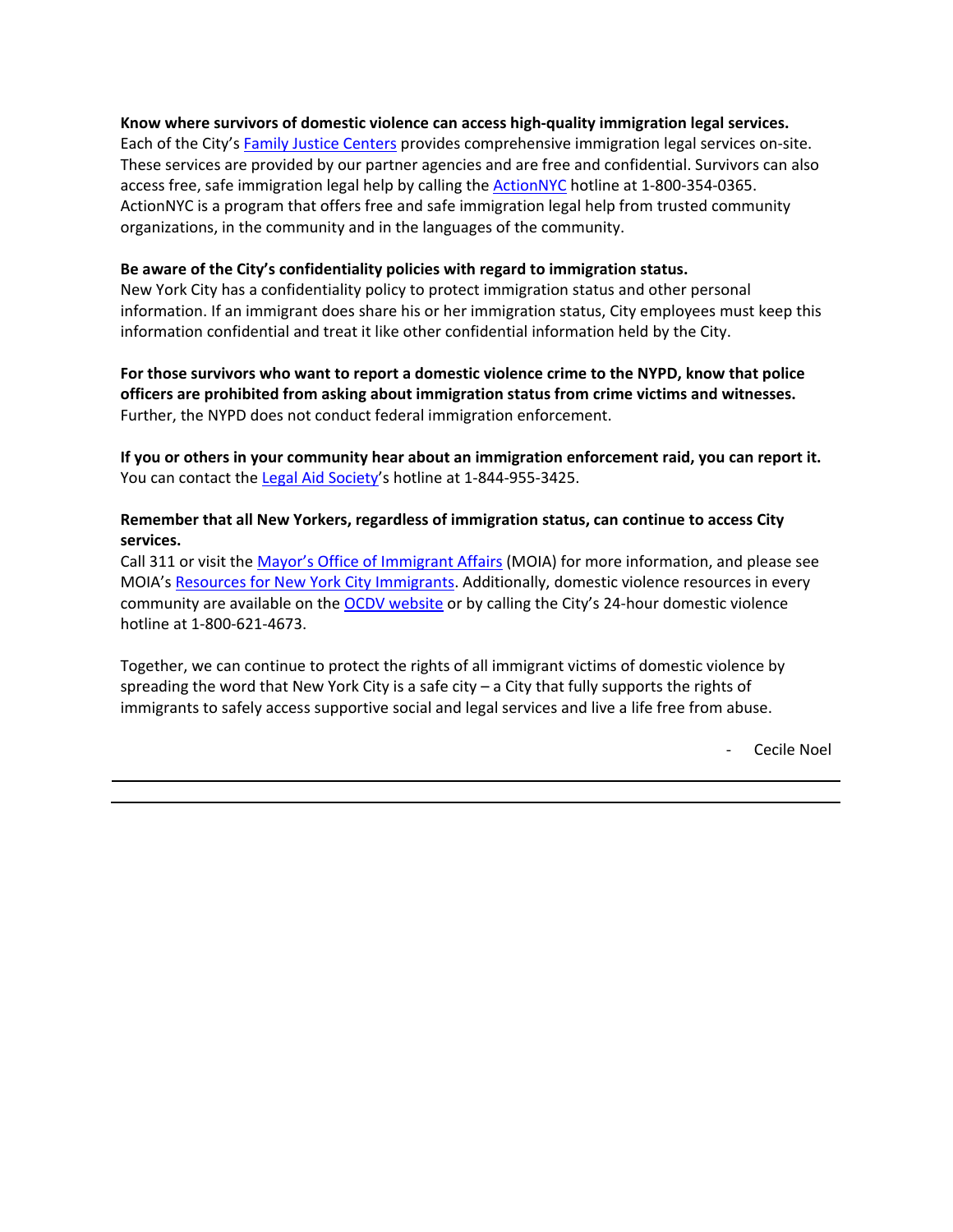

**Resources for Immigrant Crime Victims**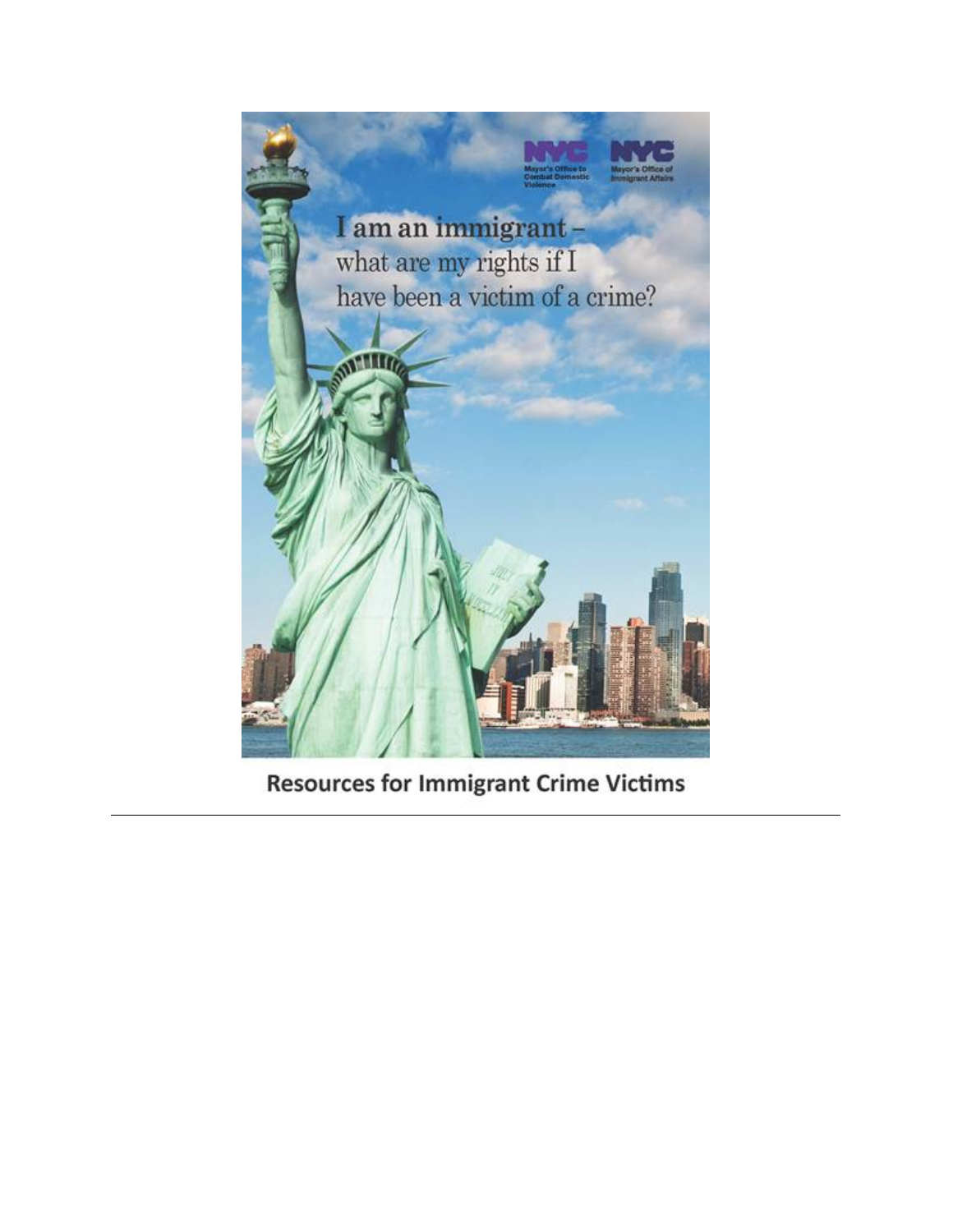

We know immigrant survivors of domestic violence are particularly vulnerable, especially when it comes to disclosing the abuse they have suffered to the authorities. OCDV has worked with Mayor's Office of Immigrant Affairs to increase access to U and T visas, and together recently released a fact sheet outlining resources for immigrants who are crime victims. (See the Huffington Post op-ed by OCDV Commissioner Noel and MOIA Commissioner Agarwal.)

These federal immigration visas protect immigrant victims of sexual assault, domestic violence, human trafficking, and other serious crimes, who are helpful to a law enforcement investigation or prosecution. Each visa has several eligibility requirements and U.S. Citizenship and Immigration Services, a branch of the Department of Homeland Security, is the only agency with the authority to provide either immigration status. We do not know at this point how the current federal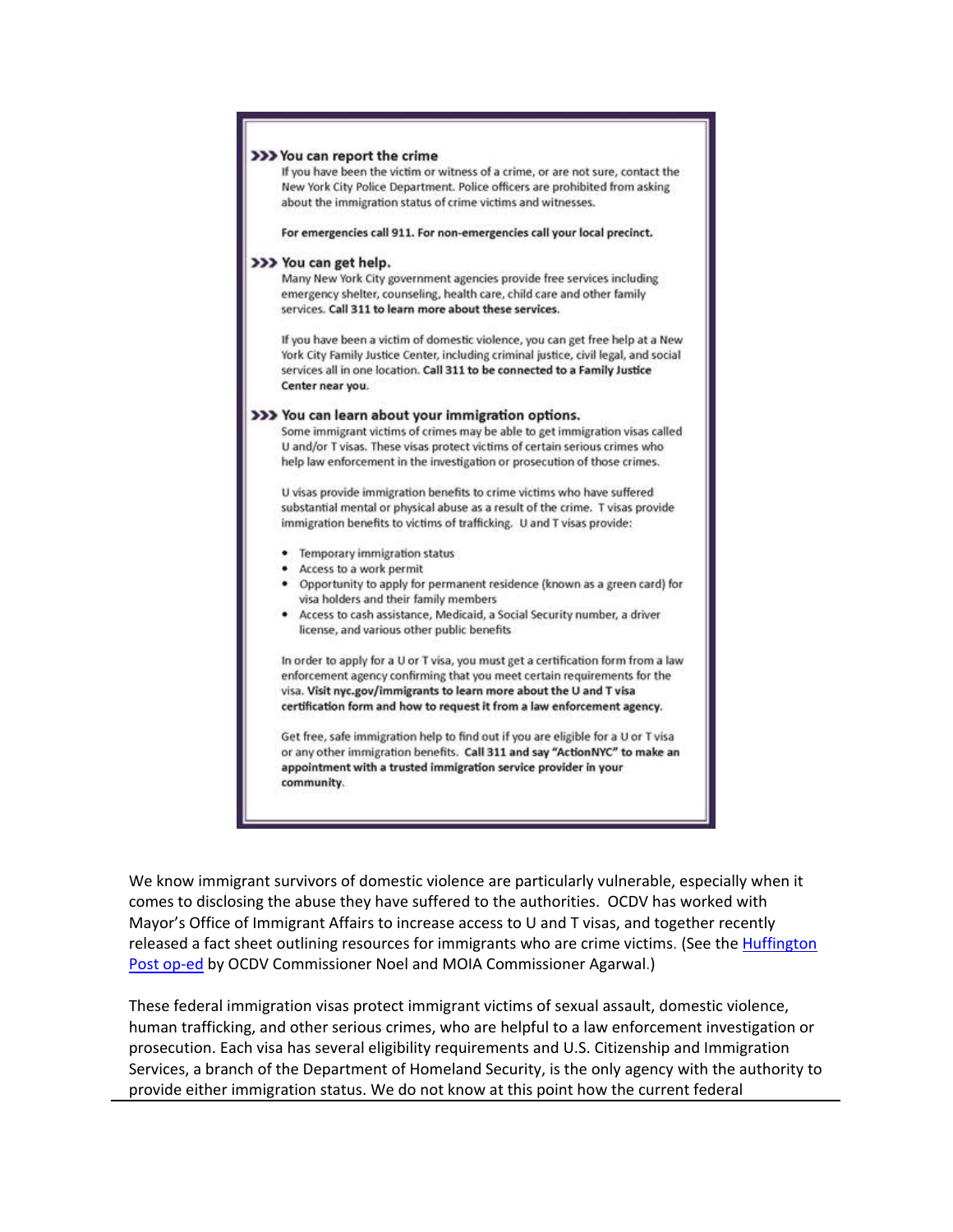administration's executive order will affect these programs, but will be monitoring them closely. City‐funded immigration attorneys are available at each of our FJCs and ready to provide consultation and representation around domestic violence related immigration remedies.



The Downstate Coalition for Crime Victims The New York County District Attorney's Office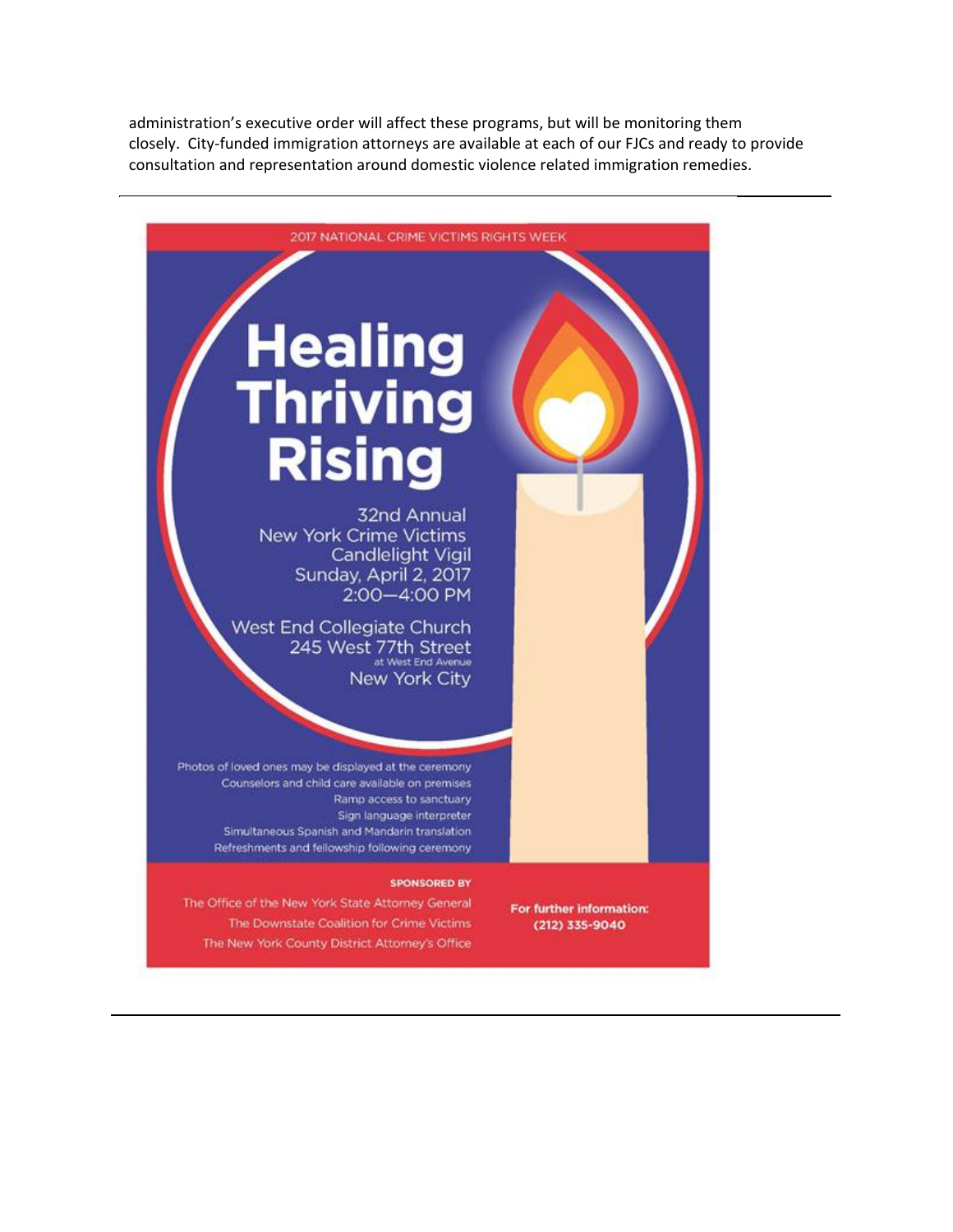



Any questions: email Shonna Trinch at strinch@jjay.cuny.edu



# **OCDV POLICY & TRAINING INSTITUTE**

OCDV's Policy and Training Institute (the Institute) provides trainings to City agencies and community‐ based organizations on intimate partner violence and related topics. The Institute can identify needs for initial staff training, create work plans for the implementation of ongoing advanced staff trainings, and assist in the review and development of organization policies and protocols around domestic violence. The Institute also includes the NYC Healthy Relationship Training Academy (the Academy), which offers educational and skills‐building training for adolescents, parents, and organizations that provide services to young people.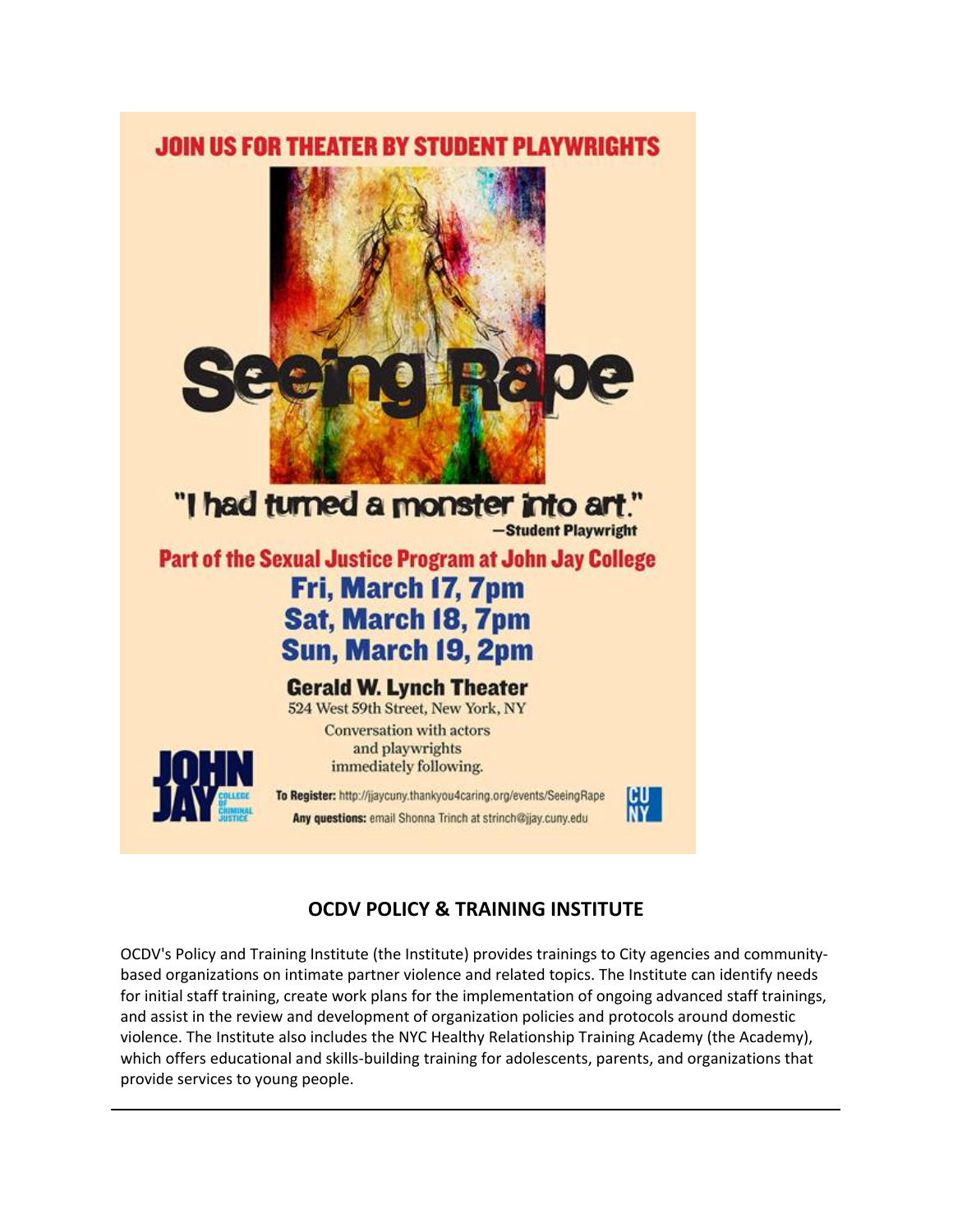### **Request a Training**



Host a workshop on teen dating violence and healthy relationships with OCDV's NYC Healthy Relationship Training Academy. Submit your request through our online **workshop request form** or call the Academy at 212‐788‐2516.



OCDV has updated the **New York City Resource Directory of Domestic Violence Services**, which provides information regarding assistance available for survivors of intimate partner violence, sexual assault, sex trafficking and elder abuse. Your input and participation are important to ensure that the Directory is comprehensive, identifies culturally competent programs and reflects the variety of services for individuals, families and children in need.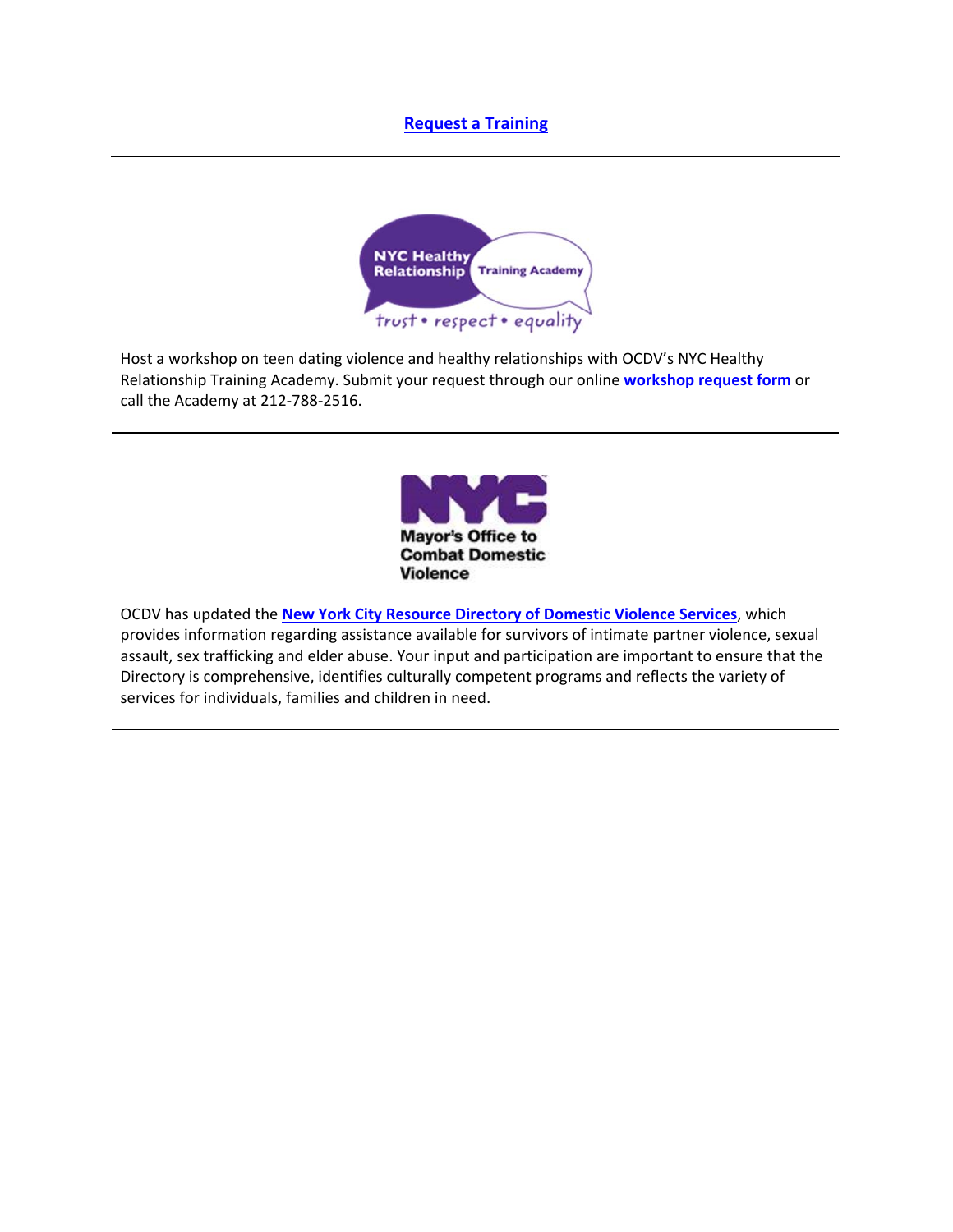

OCDV and NYC Small Business Services want you to know that New York State and New York City Laws extend protections to survivors, or those perceived to be survivors, of domestic violence, sexual assault or stalking. In October, OCDV partnered with NYC Small Business Services to produce a brochure for employers and employees to outline those protections and how survivors can access services. The brochure was also distributed at an exciting panel discussion hosted by the Brooklyn Family Justice Center at St. Francis College.

## **Upcoming OCDV Events & Trainings**

### *\*Please note that Family Justice Center trainings are geared toward service providers and professionals.*

### **BRONX:**

**Intimate Partner Violence Dialogue** *Facilitated by OCDV Staff* Monday, March  $20^{th}$ , 9:30 a.m.  $- 12:30$  p.m. NYC Family Justice Center, Bronx 198 E.  $161^{st}$  Street,  $2^{nd}$  Floor **To register, please click here.**

**Risk Assessment & Safety Planning** *Facilitated by Safe Horizon*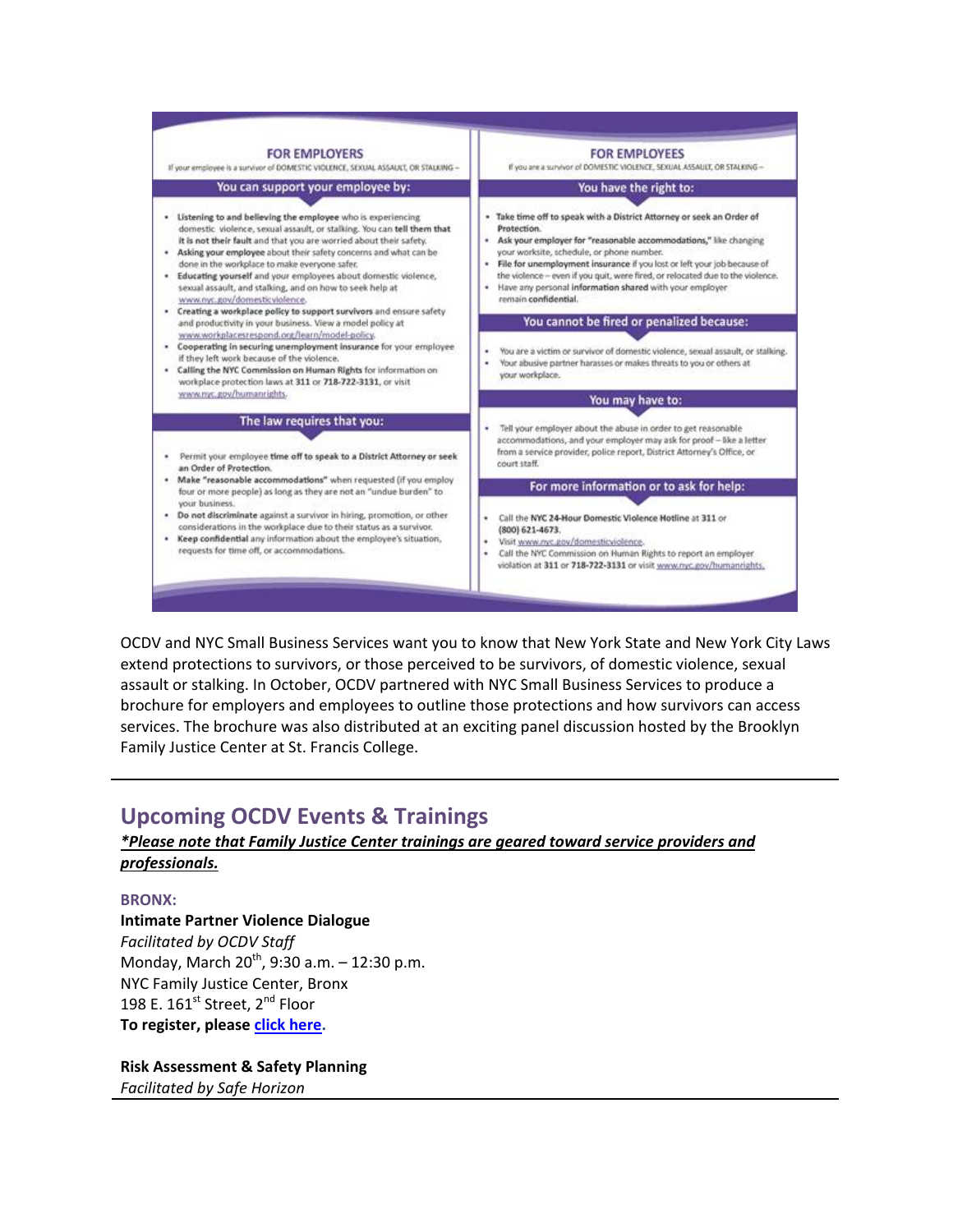Monday, March  $20^{th}$ , 1:30 p.m.  $-$  4:30 p.m. NYC Family Justice Center, Bronx 198 E. 161st Street, 2<sup>nd</sup> Floor **To register, please click here.**

### **Engaging Trauma Survivors**

*Facilitated by OCDV Staff* Tuesday, March  $21^{st}$ , 9:30 a.m.  $-$  12:30 p.m. NYC Family Justice Center, Bronx 198 E.  $161^{\text{st}}$  Street,  $2^{\text{nd}}$  Floor **To register, please click here.**

#### **Criminal Justice Responses to Domestic Violence**

*Facilitated by Bronx County District Attorney's Office & NYPD* Tuesday, March  $21^{st}$ , 1:30 p.m.  $-4:30$  p.m. NYC Family Justice Center, Bronx 198 E. 161<sup>st</sup> Street, 2<sup>nd</sup> Floor **To register, please click here.**

#### **Introduction to Sex Trafficking**

*Facilitated by Day One* Wednesday, March  $22^{nd}$ , 10:00 a.m.  $-1:00$  p.m. NYC Family Justice Center, Bronx 198 E. 161<sup>st</sup> Street, 2<sup>nd</sup> Floor **To register, please click here.**

#### **Introduction to Family & Matrimonial Law**

*Facilitated by Sanctuary for Families* Thursday, March  $23^{rd}$ , 9:30 a.m.  $-12:30$  p.m. NYC Family Justice Center, Bronx 198 E.  $161^{st}$  Street,  $2^{nd}$  Floor **To register, please click here.**

#### **Introduction to Immigration Law**

*Facilitated by New York Legal Assistance Group* Thursday, March 23rd, 1:30 p.m. – 4:30 p.m. NYC Family Justice Center, Bronx 198 E.  $161^{\text{st}}$  Street,  $2^{\text{nd}}$  Floor **To register, please click here.**

### **Cultural Conversations: Tools for Supportive Practice**

*Facilitated by OCDV Staff & NYC Anti‐Violence Project* Friday, March 24th, 1:30 p.m. – 4:30 p.m. NYC Family Justice Center, Bronx 198 E.  $161^{st}$  Street,  $2^{nd}$  Floor **To register, please click here.**

#### **Introduction to Elder Abuse**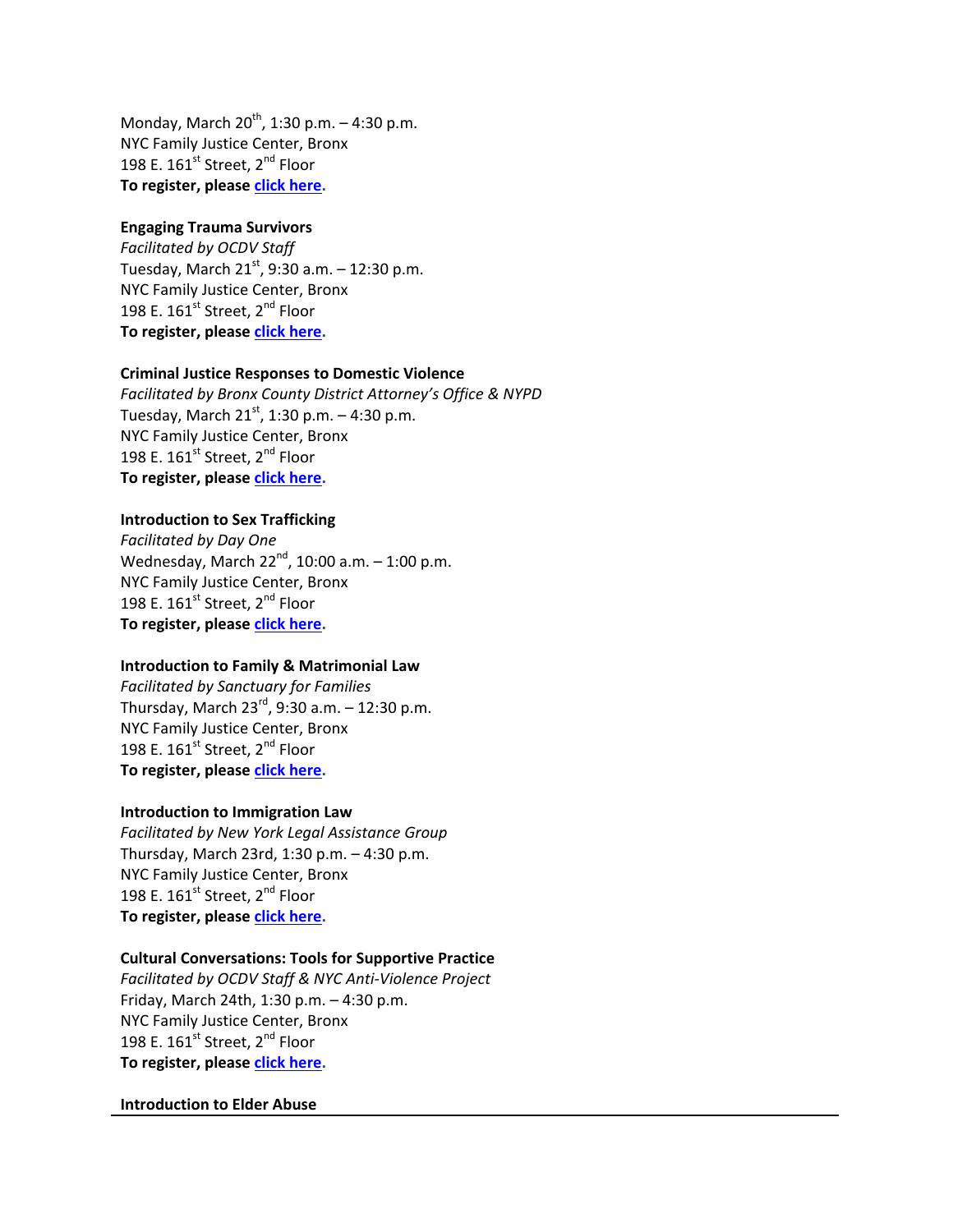*Facilitated by Neighborhood SHOPP & Weinberg Center for Elder Abuse* Monday, March  $27^{th}$ , 1:00 p.m.  $-$  4:00 p.m. NYC Family Justice Center, Bronx 198 E. 161<sup>st</sup> Street, 2<sup>nd</sup> Floor **To register, please click here.**

### **Housing Options for Intimate Partner Violence Survivors**

*Facilitated by Bronx Legal Services & Sanctuary for Families* Tuesday, March  $28^{th}$ , 9:30 a.m. - 12:30 p.m. NYC Family Justice Center, Bronx 198 E. 161<sup>st</sup> Street, 2<sup>nd</sup> Floor **To register, please click here.**

#### **Shelter Options for Intimate Partner Violence Survivors**

*Facilitated by Legal Aid Society & Safe Horizon* Tuesday, March  $28^{th}$ , 1:30 p.m.  $-$  4:30 p.m. NYC Family Justice Center, Bronx 198 E.  $161^{\text{st}}$  Street,  $2^{\text{nd}}$  Floor **To register, please click here.**

#### **Economic Empowerment for Intimate Partner Violence Survivors**

*Facilitated by OCDV Staff* Wednesday, March  $29^{th}$ , 10:00 a.m.  $-$  1:00 p.m. NYC Family Justice Center, Bronx 198 E.  $161^{\text{st}}$  Street,  $2^{\text{nd}}$  Floor **To register, please click here.**

#### **Immigrant Eligibility for Public Benefits**

*Facilitated by OCDV Staff & Planned Parenthood NYC* Wednesday, March  $29^{th}$ , 2:00 p.m.  $-$  4:30 p.m. NYC Family Justice Center, Bronx 198 E.  $161^{st}$  Street,  $2^{nd}$  Floor **To register, please click here.**

#### **MANHATTAN:**

**Mental Health First Aid Training** *Facilitated by OCDV Staff* Tuesday, March  $14^{th}$ , 9:00 a.m.  $-5:00$  p.m. NYC Family Justice Center, Manhattan 80 Centre Street, 5<sup>th</sup> Floor **To register, please click here.**

#### **QUEENS:**

**Housing & Shelter Options for Intimate Partner Violence Survivors** *Facilitated by Safe Horizon* Thursday, March  $30^{th}$ , 2:00 p.m. – 5:00 p.m. NYC Family Justice Center, Queens 126-02 82<sup>nd</sup> Avenue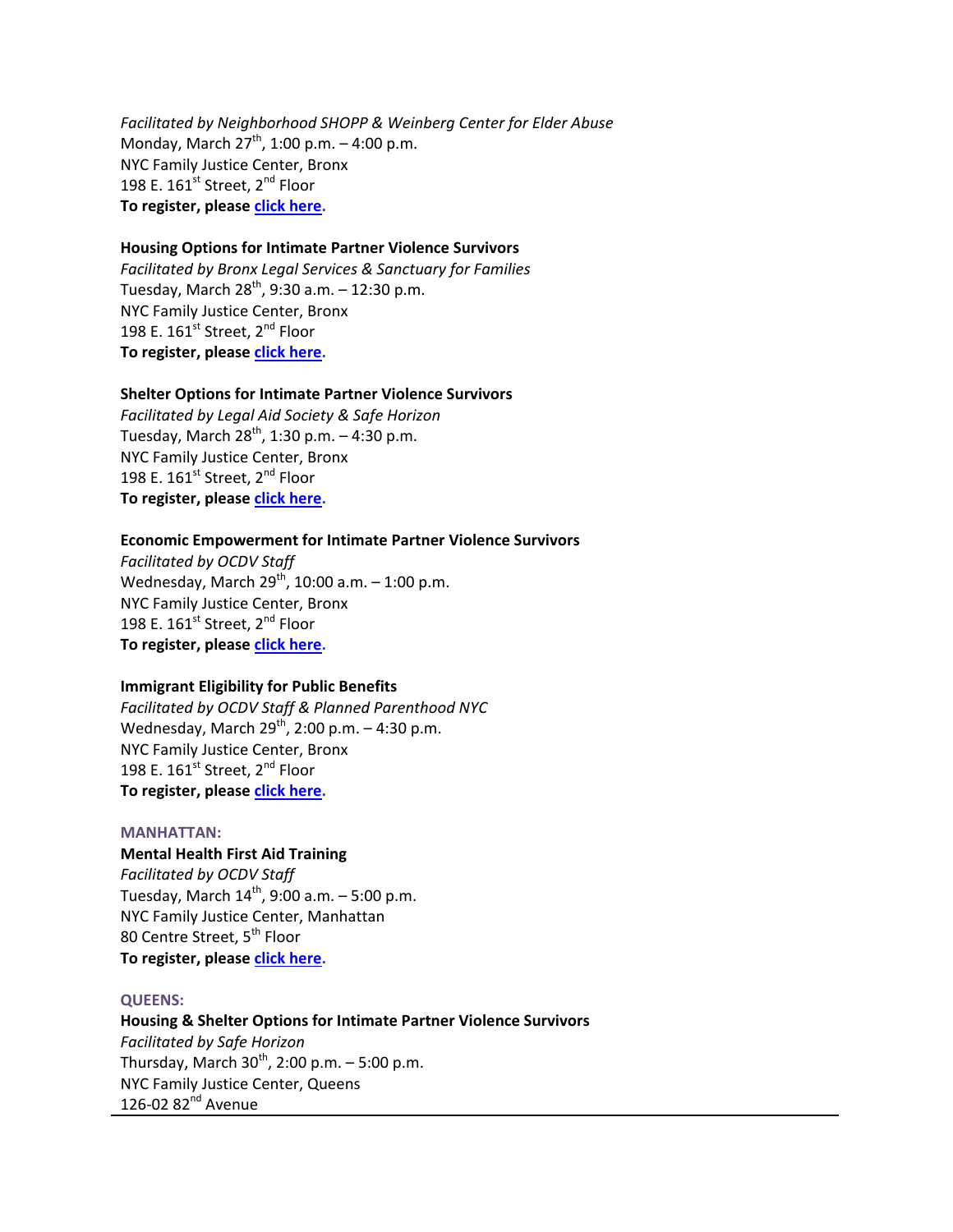**To register, please email marissab@fjcnyc.org.** 

**Mental Health First Aid Training** *Facilitated by OCDV Staff* Friday, March  $31^{st}$ , 9:00 a.m.  $-5:00$  p.m. NYC Family Justice Center, Queens 126-02 82<sup>nd</sup> Avenue **To register, please click here.**

*Below is the monthly schedule for upcoming FJC Core trainings. A full listing of the month's trainings will be provided in the corresponding monthly e‐bulletin.* **April** – Queens FJC

**May** – Staten Island FJC **June** – Manhattan FJC

# **Top News Stories from February**

### **Trump's Immigration Crackdown Could Endanger Domestic Violence Victims**

Afraid. Alone. Anxious. That's the current mood among many undocumented victims of domestic violence across the country who fear they'll unwittingly become targets for deportation if they reach out for help, according to advocates interviewed by The Huffington Post. Under President Donald Trump's new immigration policies, federal immigration agents are free to detain and deport anyone who is in the country without papers. That's a stark departure from the policies of the Obama administration, which directed agents to prioritize certain categories of people, namely those who had been convicted of serious crimes. Now, undocumented domestic violence victims may feel they face a difficult choice: Ask for help and risk "outing" themselves to authorities, or suffer the abuse in silence. **Read More** 

## **Queens Lawmakers Looks to Protect Immigrant Victims of Crime, Domestic Abuse**

Assemblywoman Aravella Simotas, a Democrat, plans to introduce legislation that would make it a felony for anyone to report the immigration status of a crime victim or applicant for an order of protection to prevent them from coming forward.

### **ICE** Arrests Domestic Violence Vict **at Texas Courthouse**

An undocumented immigrant was arrested courthouse in El Paso, Texas, just after she  $\nu$ granted a protective order for domestic abu KVIA reports that the alleged abuser called I Immigration and Customs Enforcement agent let them know his ex would be at the courth

**> Read More**

**> Read More**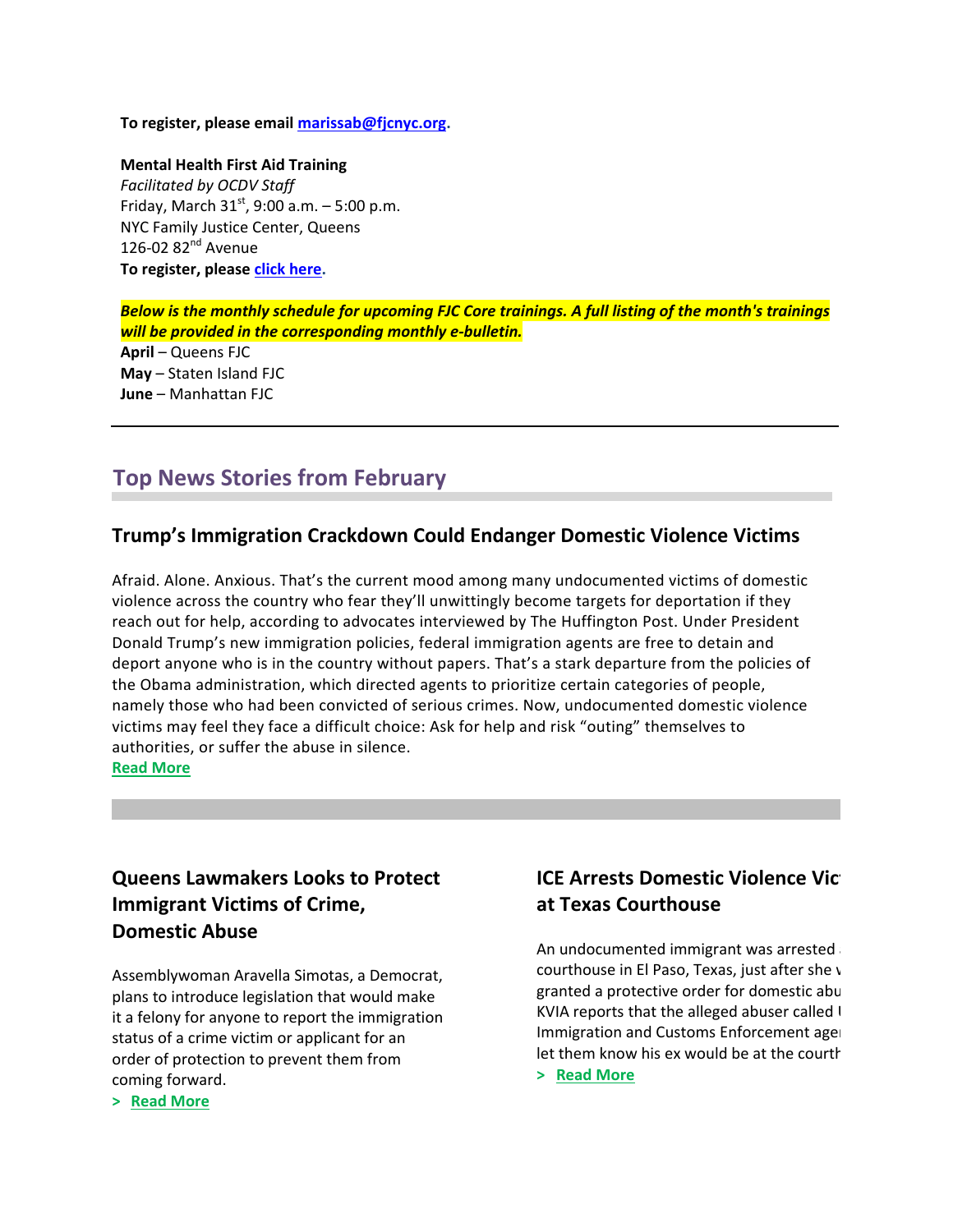## **The Isolation of Transgender, Undocumented Victims of Domestic Violence**

"Illegal Alien pervert Arrested." That was the alternate headline suggested in an anonymous posted comment to a CBS News article. The article detailed the story of Ms. Gonzalez, a transgender woman who was arrested last week by Immigration and Customs Enforcement agents for being an undocumented immigrant. The arrest was reportedly made at the El Paso County Courthouse in Texas, only moments after the woman – a victim of domestic violence – received a protective order against her batterer. According to County Attorney Jo Anne Bernal, ICE agents had received a tip that Ms. Gonzalez would be at the court that day. Bernal suspects that the tip was made by Ms. Gonzalez's alleged abuser, who had also been detained earlier by ICE. Appearing in the comments section of the CBS News article, the aforementioned post was one of dozens ranging from expressions of disregard to outright disgust for the domestic violence victim – not only because of Ms. Gonzalez's undocumented status but particularly because she is transgender.

**> Read More**

# **Here's the Chilling Effect When ICE Targets Domestic Violence Victims**

Domestic violence cuts across all kinds of factors, but power operates differently depending on the context, and the threat of deportation—and aggressive enforcement measures like raids—can be powerful weapons against undocumented women. In one survey conducted by the National Domestic Violence Hotline, 35% of Latina survivors reported experiencing increased fear as a result of the political climate around immigration enforcement.

**> Read More**

# **NYPD Launches Crackdown on Sex Trafficking**

The NYPD is making new efforts to go after "pimps and johns" responsible for sex trafficking, Police Commissioner James O'Neill and First Lady Chirlane McCray announced. The department is adding 25 detectives to the

# **Child Sex Trafficking: LGBTQ+ Youth Among Most Vulnerable**

Last year, 7,572 trafficking cases were reported to the country's National Human Trafficking Hotline. More than 50 percent of the 5,550 people who were sex trafficked in 2016 were below 18 when targeted,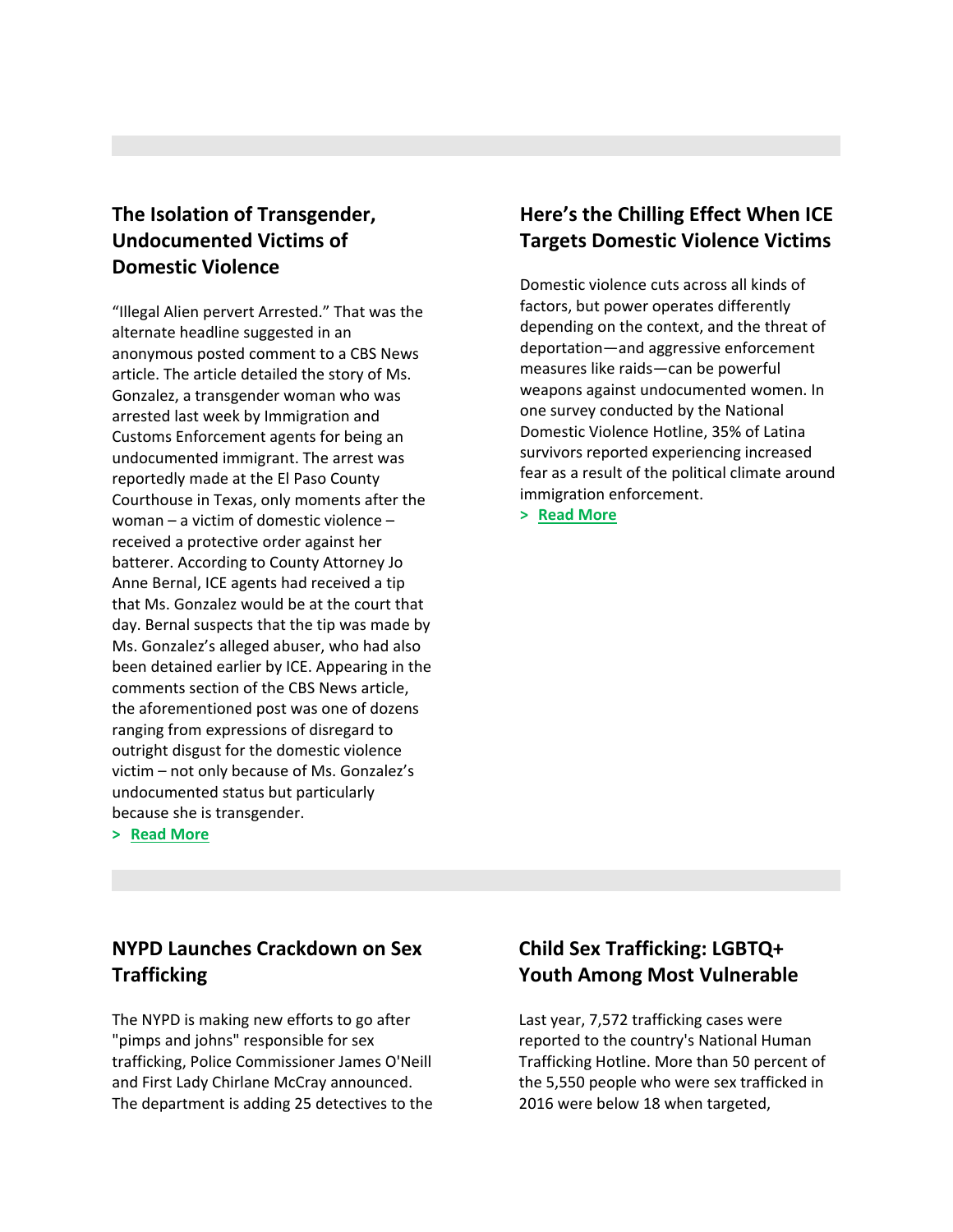Vice squad, specifically to investigate sex trafficking, and has launched a 24‐hour hotline staffed by specially trained Special Victims Division investigators, where people can call to anonymously report trafficking. **> Read More**

according to Polaris, a charity which runs the hotline. But experts say the real figure of trafficked children and adults in the United States is in the hundreds of thousands. Children who have run away from home or are homeless, Native Americans and Alaska Natives, and lesbian, gay, bisexual, transgender and intersex youth are most vulnerable.

**> Read More**

### **NYC's Fight Against Elder Abuse**

Concerns about elder abuse in New York City are rising along with the number of senior citizens. According to a 2011 state government report, an estimated quarter of a million senior citizens in the Empire State were victims of some form of elder abuse (financial, physical, sexual or emotional abuse or neglect). But there is a large gap between the abuse that is reported to authorities and what people report on surveys. As part of Aging Week on BK Live, City Limits discussed what elder abuse is and what the City can do about it – with Bobbie Sackman, associate executive director of public policy at LiveOn‐ NY; Cheryl Lee, Brooklyn project director of the Elder Abuse Program at JASA; and Ayana Robertson, an attorney with the foreclosure prevention project at Brooklyn Legal Services. **> Read More**

## **This Bill to Protect Domestic Violence Victim's Pets Could Save Women's Lives**

Domestic abusers often extend their behavior to their victims' pets, threatening and harming them as a means of control over their owner. That, coupled with the fact that only 3 percent of domestic‐violence shelters accommodate pets, makes it difficult for women to leave an abusive situation for fear of what will happen to their pets. Some women delay leaving, some return to abusive situations, while others have reported resorting to living out of their cars so that they can keep both themselves and their pets safe. The Pet and Women Safety (PAWS) Act, reintroduced in Congress in early February, aims "to protect victims of domestic violence, sexual assault, stalking, and dating violence from emotional and psychological trauma caused by acts of violence or threats of violence against their pets."

**> Read More**